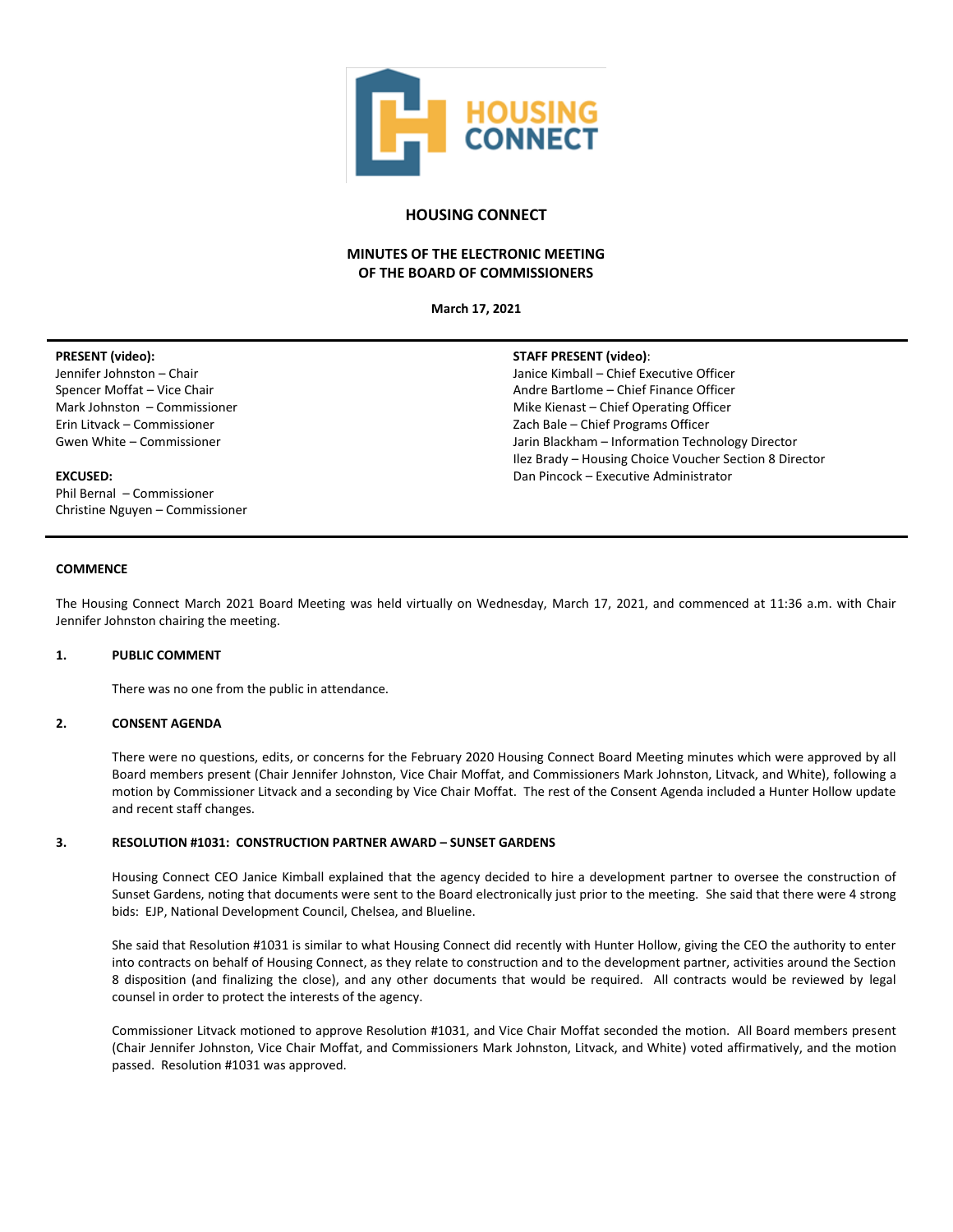#### **4. RESOLUTION #1029 – APPROVAL OF THE ANNUAL PUBLIC HOUSING AGENCY (PHA) PLAN**

Housing Connect CEO Janice Kimball informed the Board that there have been no substantive changes to the agency's PHA Plan, which was provided to the Board members in draft form as part of the February 2021 Board Meeting book. There were no questions or comments. Commissioner Mark Johnston motioned to approve Resolution #1029, and Commissioner White seconded the motion, with all Board members present (Chair Jennifer Johnston, Vice Chair Moffat, and Commissioners Mark Johnston, Litvack, and White) voting in favor. The motion passed, and Resolution #1029 (approval of the agency PHA Plan) was approved. CEO Janice Kimball thanked staff members Marni Timmerman, Krysta Niemcyzk, and Dan Pincock for their work on the Plan.

#### **5. RESOLUTION #1030: SECTION 8 ADMINISTRATIVE PLAN UPDATE**

Housing Connect Housing Choice Voucher Section 8 Director Ilez Brady informed the Board that there were over 30 pages of changes to the Administrative Plan, the majority of which were HUD required changes, with just a few proposed changes at the end which Housing Connect would like to make as an agency. She also informed the Board that the changes were presented to the Resident Advisory Board (RAB), and the RAB approved the changes. The agency-proposed changes include: a) allowing electronic signatures; b) fixing some of the wording on Reasonable Accommodation requests regarding voucher extension requests; c) allowing for internal and external transfers within VAWA (Violence Against Women Act); and d) correcting verbiage on FUP time limits (from 18 months to 36 months). She added that the agency followed Nan McKay guidelines to make the changes.

Commissioner Litvack motioned to approve the update, and Commissioner White seconded the motion. All Board members present (Chair Jennifer Johnston, Vice Chair Moffat, and Commissioners Mark Johnston, Litvack, and White) supported the motion, which passed, and Resolution #1030 was approved.

## **6. EXECUTIVE SESSION**

At 11:47 a.m., Vice Chair Moffat motioned for the Board to enter Executive Session to discuss real estate and staff issues, and Commissioner Litvack seconded the motion, with all Board members present (Chair Jennifer Johnston, and Commissioners Johnston, Litvack, Nguyen, and White) voting in favor. Housing Connect CEO Janice Kimball excused all staff except herself and CFO Andre Bartlome.

At 12:10 p.m., Commissioner Litvack motioned to return to regular (open) session, and Commissioner White seconded the motion, with all Board members present (Chair Jennifer Johnston, and Commissioners Johnston, Litvack, Nguyen, and White) voting affirmatively. The Board then returned to regular session.

#### **7. CEO's REPORT**

Housing Connect CEO Janice Kimball reported that legislatively the American Rescue Plan was passed by Congress (this is the \$1.9 trillion package which includes about \$30 billion for housing emergency rent assistance). \$5 billion will be for emergency vouchers for housing authorities which will sunset on September 30, 2022. Money has also been set aside for homeless assistance. Commissioner Mark Johnston added that the new funding is coming from the HOME program, which is very unique, and includes funding for services. CEO Janice Kimball also said that the agency is watching the infrastructure bill and will watch to make sure that housing is included (particularly in supporting public housing).

\$50 million in State funding has been proposed for affordable housing.

Recently, Housing Connect received a GRAMA request regarding the bid for tenant relocation services. Overland, Pacific, and Cutler (OPC), who was not the winning bidder, made a request for the winning bidder's proposal, and Housing Connect has complied.

Chair Jennifer Johnston's term has ended. Housing Connect has submitted two names to the Mayor's office for consideration and will keep the Board apprised.

COVID update: Staff were informed that effective April 5 Housing Connect would no longer continue with the pandemic pay differential for staff who are public-facing or entering into units. Housing Connect intends to maintain the operational controls that are in place. Management feels they are good, and there has been no spread of the virus in the office.

CEO Janice Kimball informed the Public Housing Property Management team that their schedules would be changing. The industry standard is five 8-hour work days, and with Public Housing Director Lori Pacheco's retirement at the end of June and the consolidation of Public Housing under Affordable Housing Director Jeanette Hernandez' supervision, it was felt that the change should be made effective July 1. Housing Connect is allowing for flexibilities for staff in order to meet specific needs.

For the Section 8 program, CEO Janice Kimball informed the Board that the agency is overleased and overspent, which she felt was due to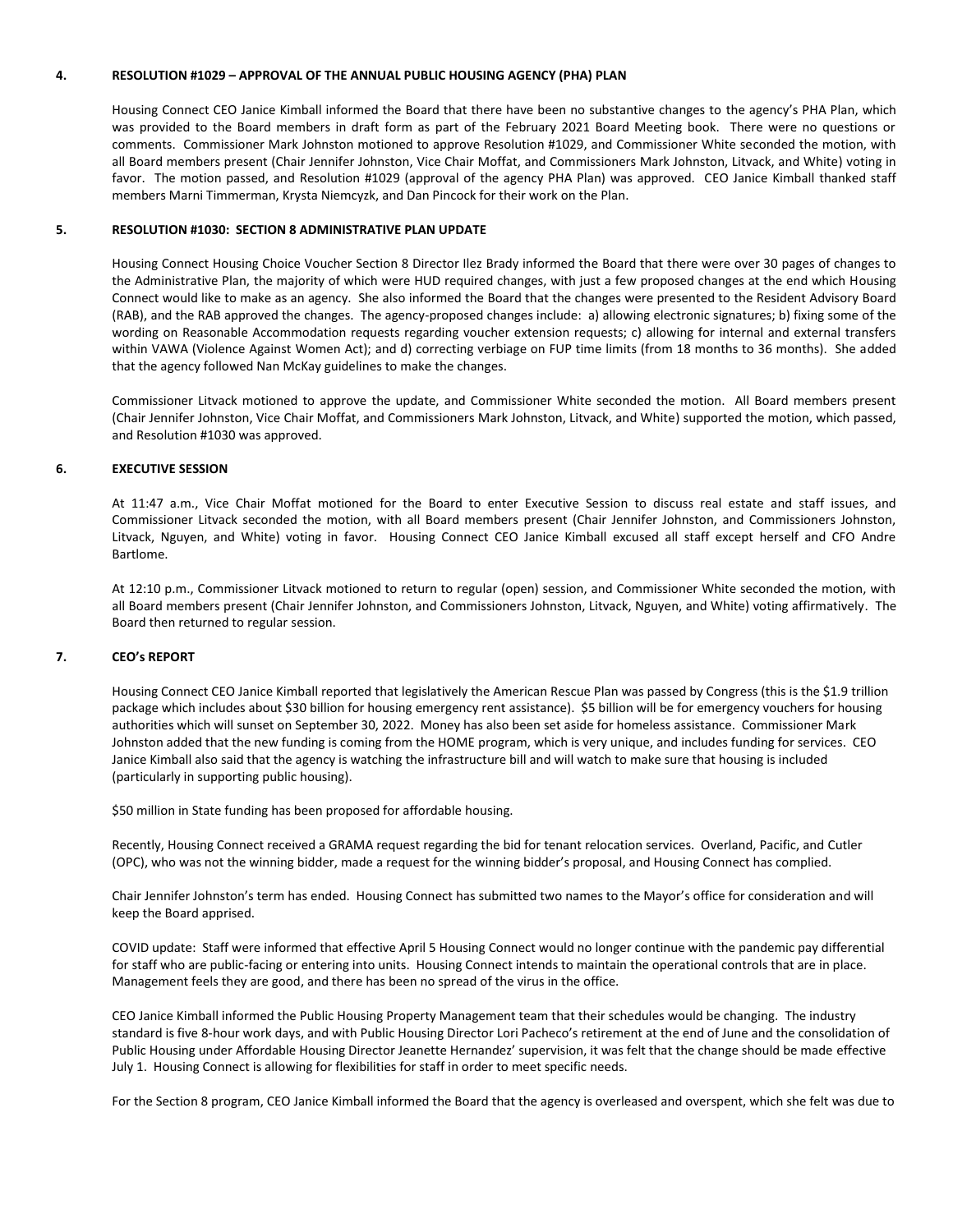several factors, including an increase in cost per unit (rent prices increased). Because of COVID and staff issues, the agency struggled with leasing up units and may have overcompensated a little bit. Housing Connect has been in similar situations before and is taking the necessary actions, and the agency anticipates meeting with the HUD shortfall team in the near future. Housing Connect has ceased leasing all new vouchers that are not obligated under contracts (such as the Medina Place) or are not under specialty vouchers (such as VASH, FUP, Mainstream, etc.) that are not obligated under HUD requirements to continue to fill. Housing Connect is also waiting for the final budget numbers for a better idea of where the agency is at. Housing Connect is 268 units overleased out of roughly 3,000 vouchers (about \$600,000). There are some things which Housing Connect has done and others that it is currently doing to minimize the overleasing, and the agency also anticipates that it will be eligible for some funding for assistance with payments. Housing Connect is monitoring this closely and will keep the Board aware of the situation. COVID Section 8 money may help the agency.

Chair Jennifer Johnston asked about the immunization/vaccination rate for tenants and staff. CEO Janice Kimball responded that the health department had been out to the High Rise, The Hub, Kelly Benson, and Grace Mary Manor. To encourage staff to get vaccinated, she said that the agency has offered an hour of paid time to schedule or get the vaccination, but Housing Connect is not tracking whether staff have been vaccinated or not. There are some staff who are coordinating with the health department regarding client vaccinations and will continue to coordinate this effort. She said she would ask management to assess where each department is at and whether there is something else the agency can do to encourage staff to get vaccinated. Commissioner Mark Johnston volunteered to forward the texts he receives for Utah County vaccination openings.

Housing Connect needs to recruit a new finance committee chair, since Kerry Steadman (the committee chair) is retiring. CFO Andre Bartlome said that the time commitment is quite minimal. Chair Jennifer Johnston volunteered to do it this year. CEO Janice Kimball also offered that Housing Connect may want to consider someone on the Housing Connect Fund Board with the right skillset who may be interested in participating with Chair Jennifer Johnston. CPO Zach Bale agreed to explore this further.

## **8. PAYGRADE SCHEDULE UPDATE/DISCUSSION**

CFO Andre Bartlome said that Housing Connect is looking to propose new pay grades that would be implemented July 1. The agency, which has had the current pay grade system for the last 15 years, is going to propose moving from 11 grades to a 20-grade system. Reasons for the new grading system include a) an approximate doubling of staff from the start of the current grade system with a condensing of staff in the grade  $6 - 10$  range who in some instances share the same grade but should be in different grades; and b) a better pathway for each employee for advancement. Commissioner Litvack suggested doing an analysis of the impact of the potential increase to the minimum wage. Chair Jennifer Johnston questioned the competitiveness of the lower grades, and CFO Bartlome said that this would be taken into consideration (to see about changing the lower grades), as what is being presented is just a draft. Commissioner Litvack said that Housing Connect should look seriously at what its minimum salaries are, given that the agency's mission is to provide affordable housing. If there is a full-time employee who can't afford his/her own housing, that's problematic.

## **9. COMMISSIONERS' INPUT**

Commissioner Litvack mentioned that the County is waiting for more vaccines, as there is a high demand here. She was pleased to hear about the on-site (vaccination) opportunities for the housing programs, as well as the homeless community and mental health service providers. She urged that any requests should be sent to the health department. On the legislation side, she said affordable housing is a priority for the County and for the Mayor, and she said they would look strategically at what opportunities they may have to effectuate an inventory increase in the lowest affordable housing inventory in the community.

Commissioner White informed the rest of the Board that the Resident Advisory Board (RAB) met and that Housing Connect Family Services Development Coordinator Braidee Kolendrianos presented the RAB website to the RAB members and that the feedback was that they want to do the RAB picture as a group (not individually). They also suggested an e-mail address for tenants to send issues and questions to the RAB. She pointed out that the RAB has a budget of \$3,025. She said that most of the RAB wanted to attend the (regional) NAHRO conference in June but that some don't have computers and have asked if there is a way to help with that. CEO Janice Kimball committed to work on that.

Commissioner Mark Johnston told the group that HUD has issued several waivers with the COVID money (FMRs, for example), which would otherwise be ending at the end of the month (March), with the assurance that they will be extended for a while.

#### **10. OTHER**

Housing Connect CEO Janice Kimball shared a VASH voucher awards chart across the state of Utah, which indicated that the largest concentration have been awarded to the Salt Lake City Housing Authority and to Housing Connect, although recently the smaller housing authorities have been awarded more vouchers.